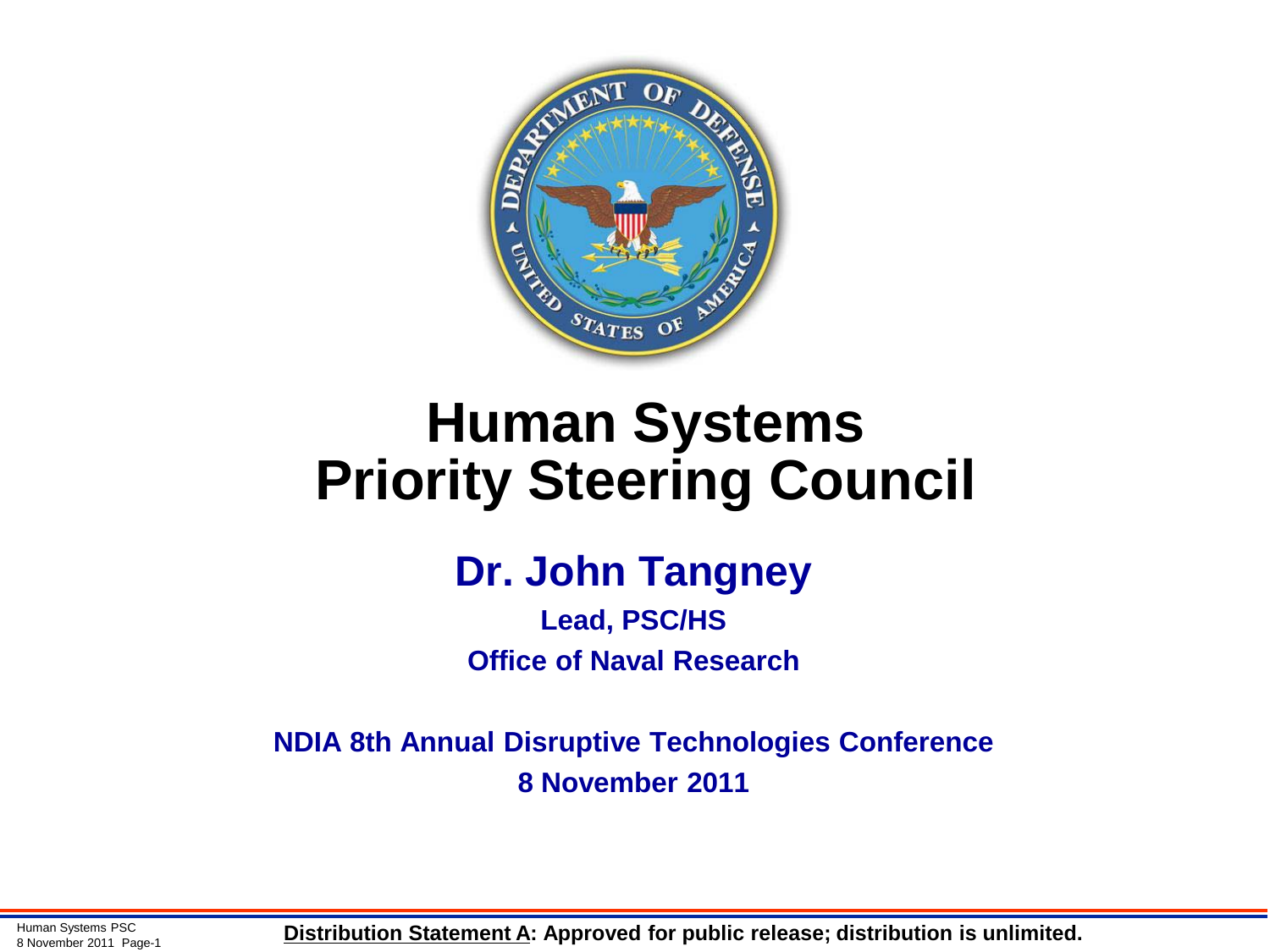

# **New NDIA Division HUMAN SYSTEMS**



#### **Mission**

To **promote the exchange of technical information and discussions between government, industry, and academia**, and the expansion of research and development in areas **related to the human as a system** whose performance must be integrated into any system of systems

### **Objectives**

- **Advocate human-centered research** and the integration of cognitive and biological technologies
- Promote discussions to **make the "human factor" a top priority**  in Research, Development, Test and Evaluation (RDT&E)
- Conduct studies and prepare reports in response to requests from **the DoD HS Community of Interest (CoI)**
- Advocate, lead, and influence increased discussion and research on the **elements of human-system integration (HSI) domains**

#### **Chair: Dr. Greg Zacharias, Charles River Assoc**

Human Systems PSC

Human Systems PSC<br>8 November 2011 Page-2 **Distribution Statement A: Approved for public release; distribution is unlimited.**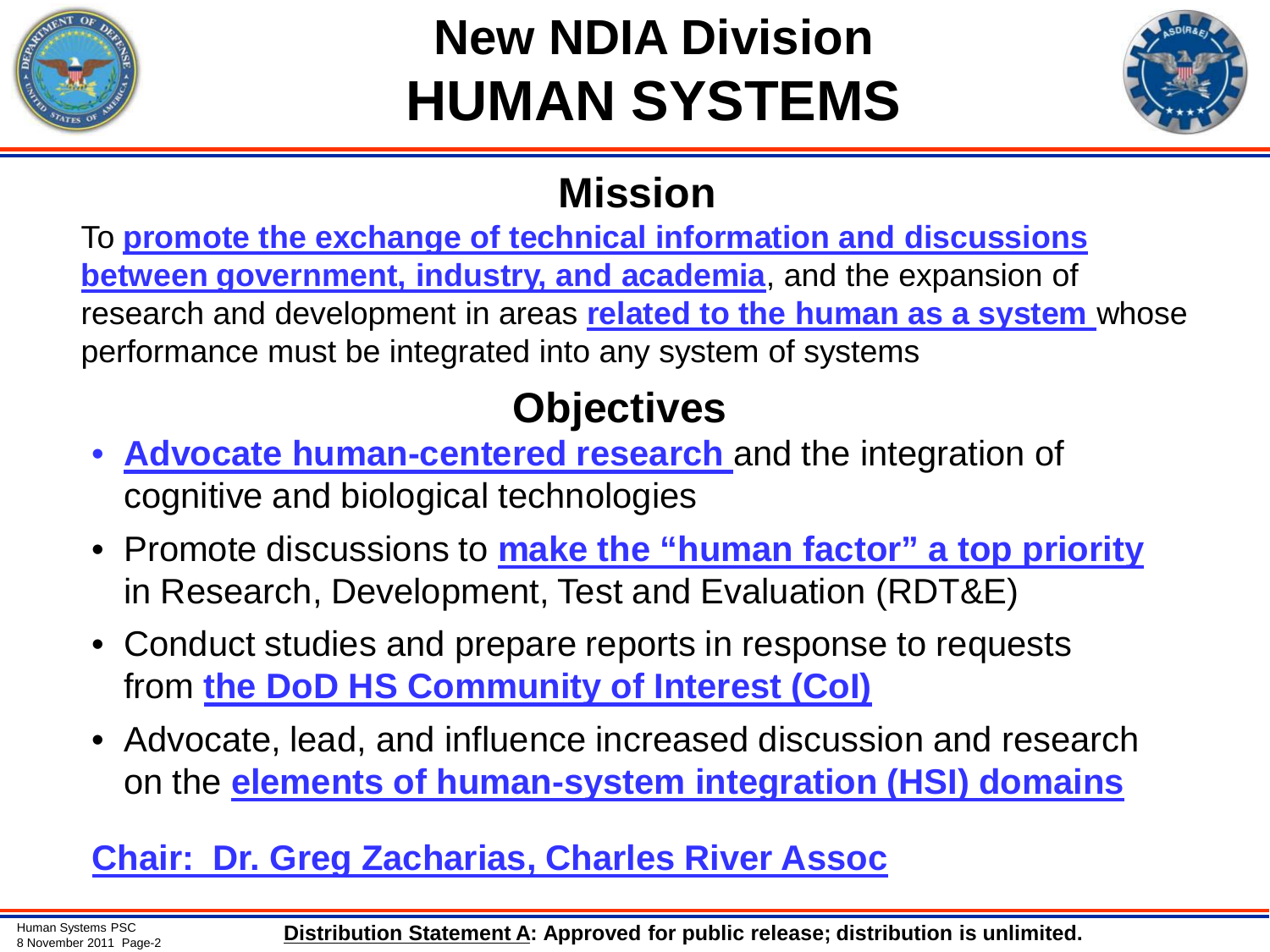

### **Human Systems Overall Scope**



| <b>System Interfaces</b>                      |  | <b>Personnel &amp; Training</b>             |  |
|-----------------------------------------------|--|---------------------------------------------|--|
| <b>Strategic Decisionmaking</b>               |  | <b>Adaptive, tailored instruction</b>       |  |
| <b>Tactical Decision Support</b>              |  | Live, Virtual, Constructive simulation      |  |
| <b>Autonomous vehicle control</b>             |  | <b>Realistic immersive training</b>         |  |
| <b>Cyber Operations &amp;</b><br><b>Trust</b> |  | <b>Train Partner State</b><br><b>Forces</b> |  |
| <b>Adaptive Planning</b>                      |  |                                             |  |
| <b>Social &amp; Cultural Understanding</b>    |  | <b>Protection &amp; Sustainment</b>         |  |
|                                               |  |                                             |  |
| Information sharing w/ partners               |  | <b>Extreme environment protection</b>       |  |
| <b>Cultural situation awareness</b>           |  | <b>Physical Performance Enhancement</b>     |  |
| <b>Cultural &amp; language expertise</b>      |  | <b>Autonomous augmentation</b>              |  |
| <b>Social Network</b><br><b>Analysis</b>      |  | <b>Physical Aiding</b>                      |  |

Human Systems PSC<br>8 November 2011 Page-3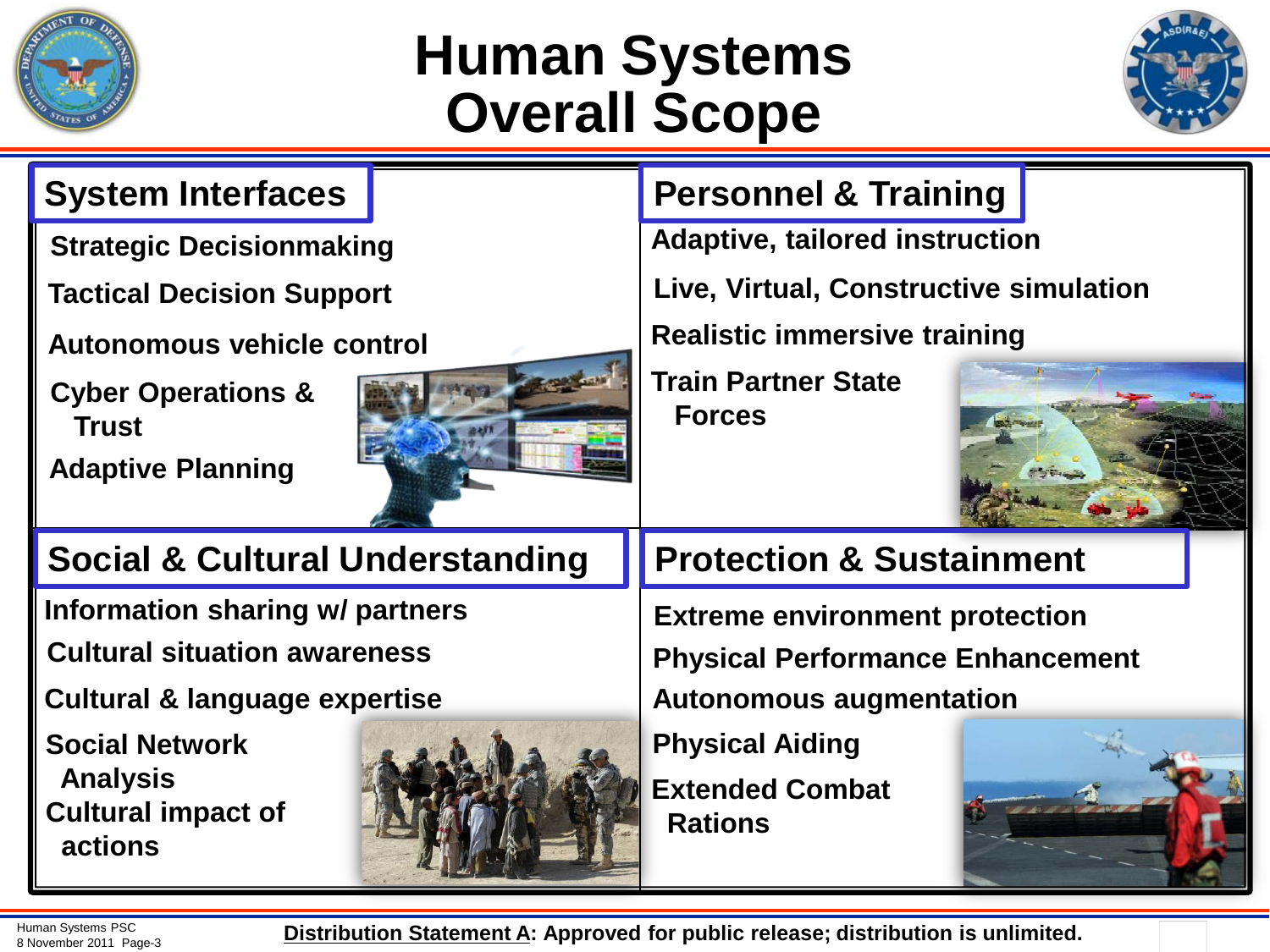

### **Human Systems Priority Steering Council FY13-17 Priority S&T**



**Strategic Decisionmaking Tactical Decision Support**

**Autonomous vehicle control**

**Adaptive Planning**



#### **System Interfaces | Personnel & Training**

**Realistic immersive training Live, Virtual, Constructive simulation Adaptive, tailored instruction**

**Cyber Operations & Trust Train Partner State Forces**



### **Major Focus of PSC**

Human Systems PSC

Human Systems PSC<br>8 November 2011 Page-4 **Distribution Statement A: Approved for public release; distribution is unlimited.**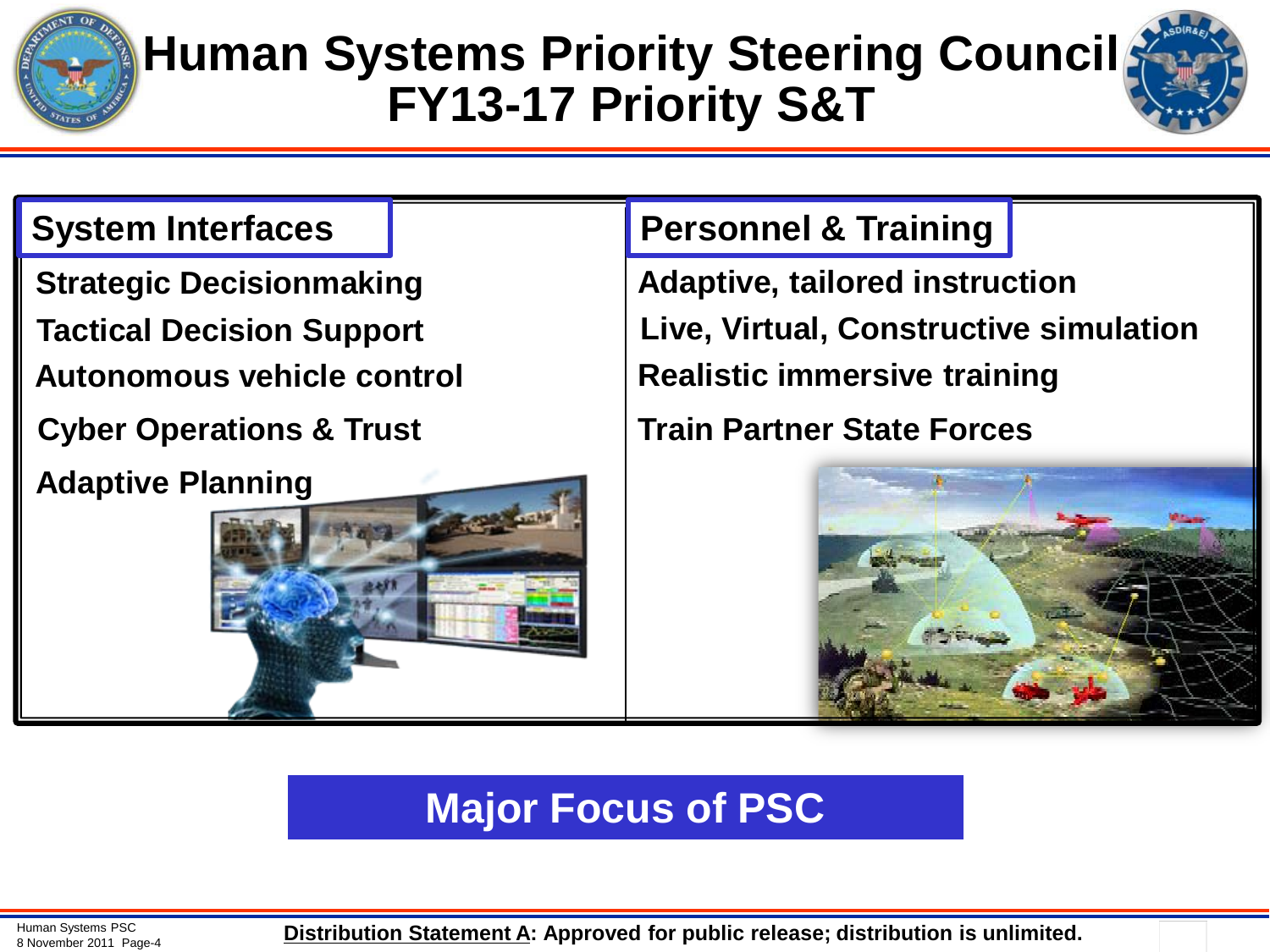

### **Human Systems Training for Readiness**



#### **Problem: Complex Evolving Threats Outpace Readiness Training**

- Warriors train for tomorrow's fight using yesterday's technology, methods, and strategies
- Current training scenarios not matched to evolving mission complexity and dynamics
- Warfighters are trained to doctrine -- fight strategically and dynamically to meet new threats
- Training is costly
	- Live systems deplete inventory, consume fuel, require maintenance & wear out
	- Ranges & role players are expensive lack responsiveness to changing scenarios
	- Training ranges not designed for flexible training and throughput is inadequate

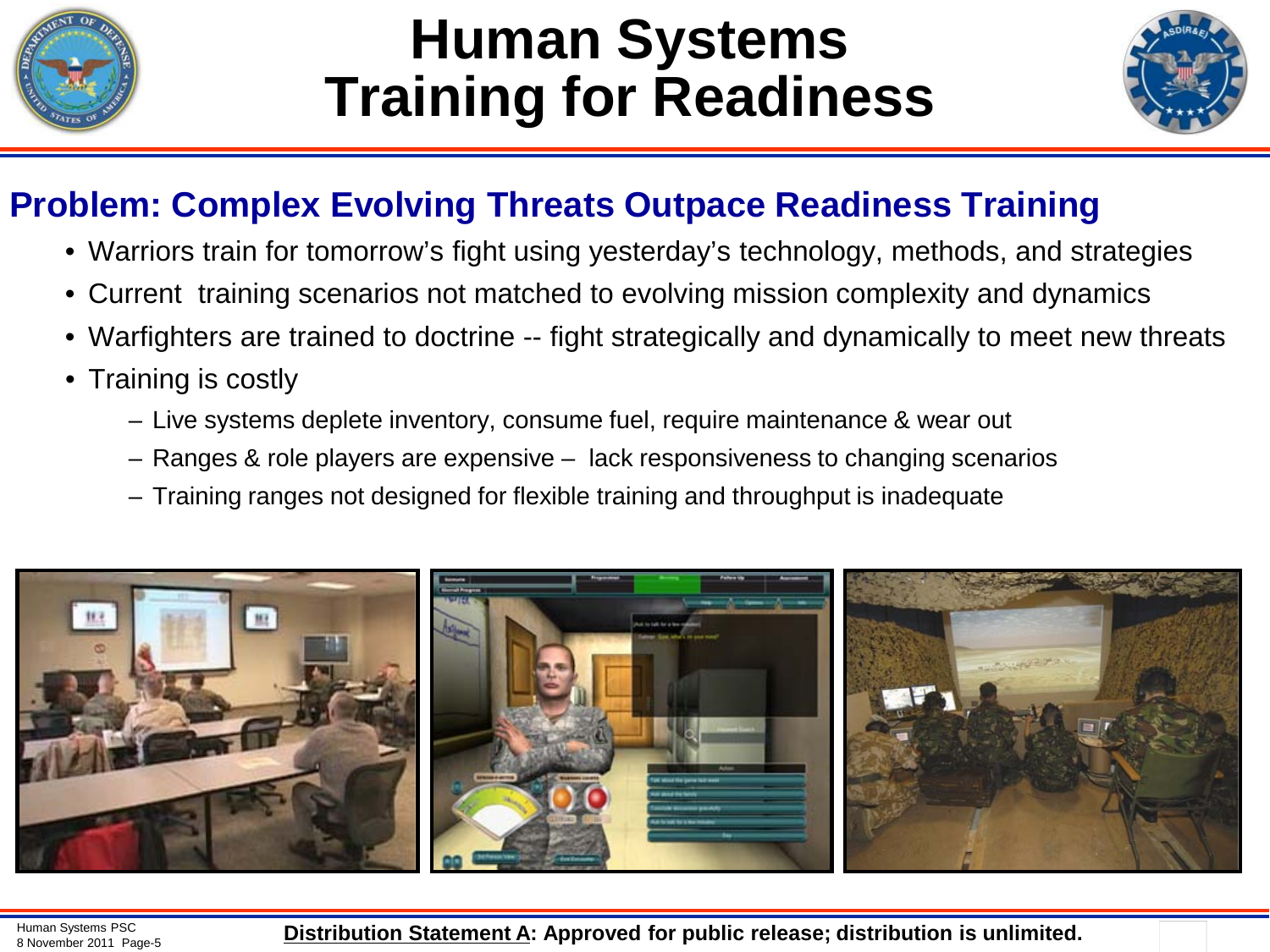

# **Training Technology End States**





8 November 2011 Page-6 **Distribution Statement A: Approved for public release; distribution is unlimited.**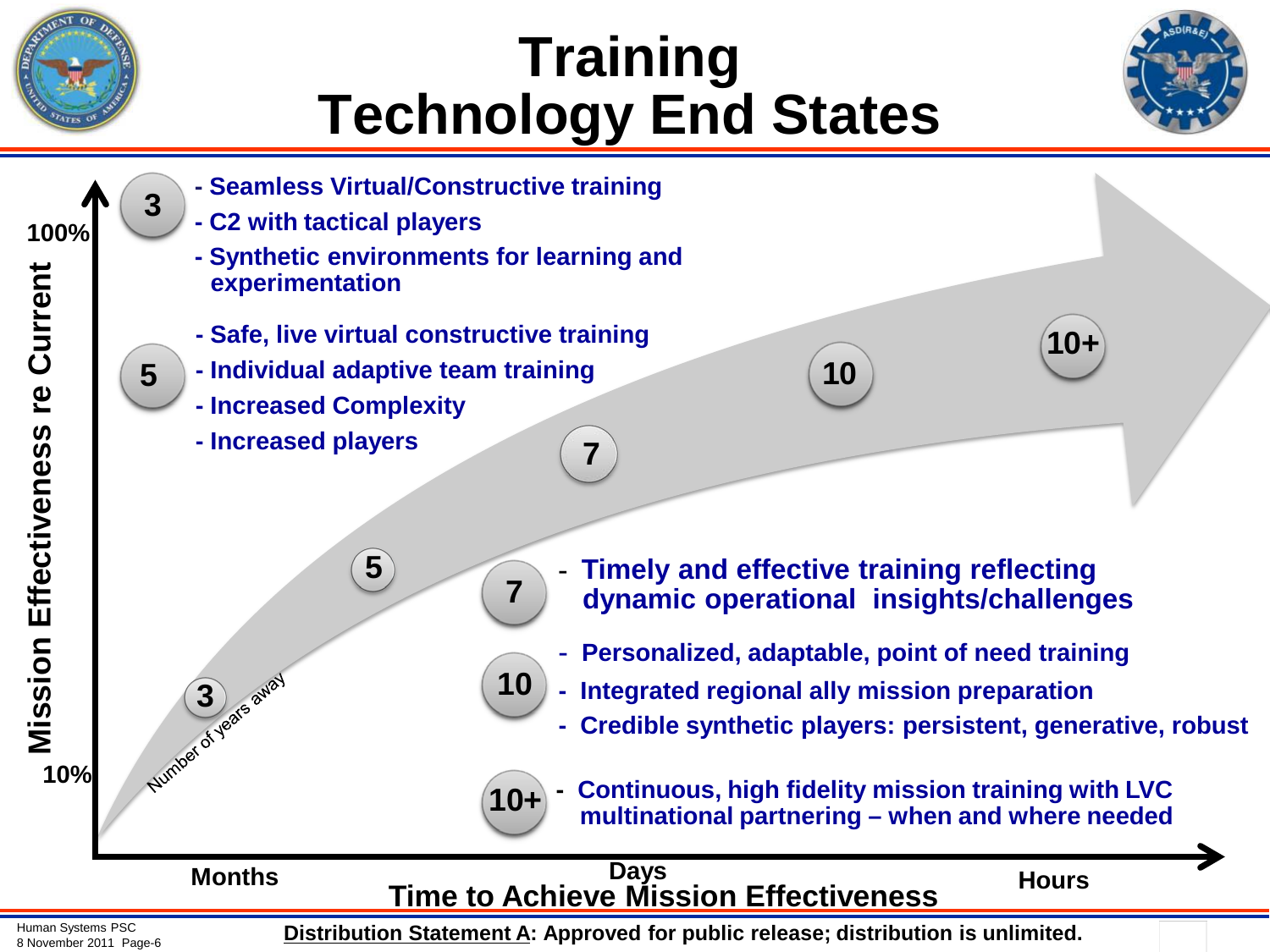

# **Human Systems Training Technical Challenges**



#### **Challenge 1: First Principles for Training Design**

- ̶ Synthetic environments for experimentation and learning
- ̶ Techniques to automatically capture operationally relevant measures of performance
- Validated tools to optimize training outcomes across individuals and teams

#### **Challenge 2: Realistic, Adaptive and Interactive Scenario Based Training**

- ̶ Persistent integration of real world events and content into scenarios and syllabi
- ̶ Demonstrated and validated for the full range of warfighter capabilities reflecting recent lessons learned
- ̶ Training that adapts to individual needs of warfighters in near real-time
- ̶ Trading realism for flexibility

#### **Challenge 3: Persistent, Affordable, Integrated Training**

- Mission-focused training simulations that support individual and collective training
- ̶ Seamless, secure integration of training systems across services and coalition partners

Human Systems PSC

Human Systems PSC **November 2011 Page-7 Distribution Statement A: Approved for public release; distribution is unlimited.**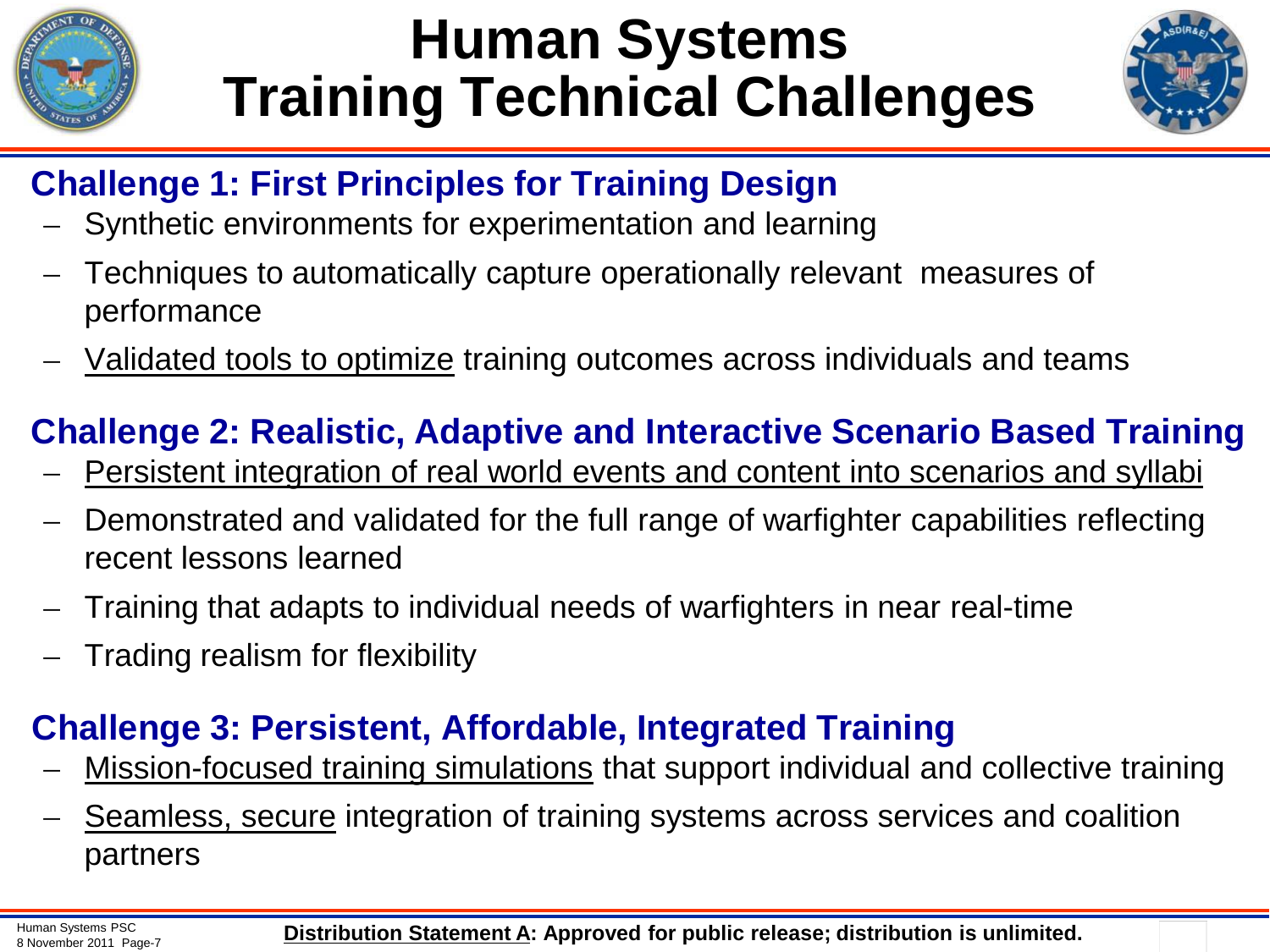

### **Human Systems Training - Measures of Success**



#### **Challenge 1: First Principles for Training Design**

- ̶ Calibrating training to mission effectiveness
- ̶ Automated feedback for unit performance mission training scenarios

#### **Challenge 2: Realistic, Adaptive and Interactive Scenario Based Training**

- ̶ Automatic players in training scenarios indistinguishable from live players ('Turing Test')
- ̶ Improved performance resulting from training that automatically adapts in near real time
- ̶ 25% reduction in time and cost to develop training scenarios

#### **Challenge 3: Persistent, Affordable, Integrated Training**

- ̶ Capability to author once and deliver training to any internet-capable device
- ̶ Affordable, turnkey capability to link simulations across services for joint training exercises.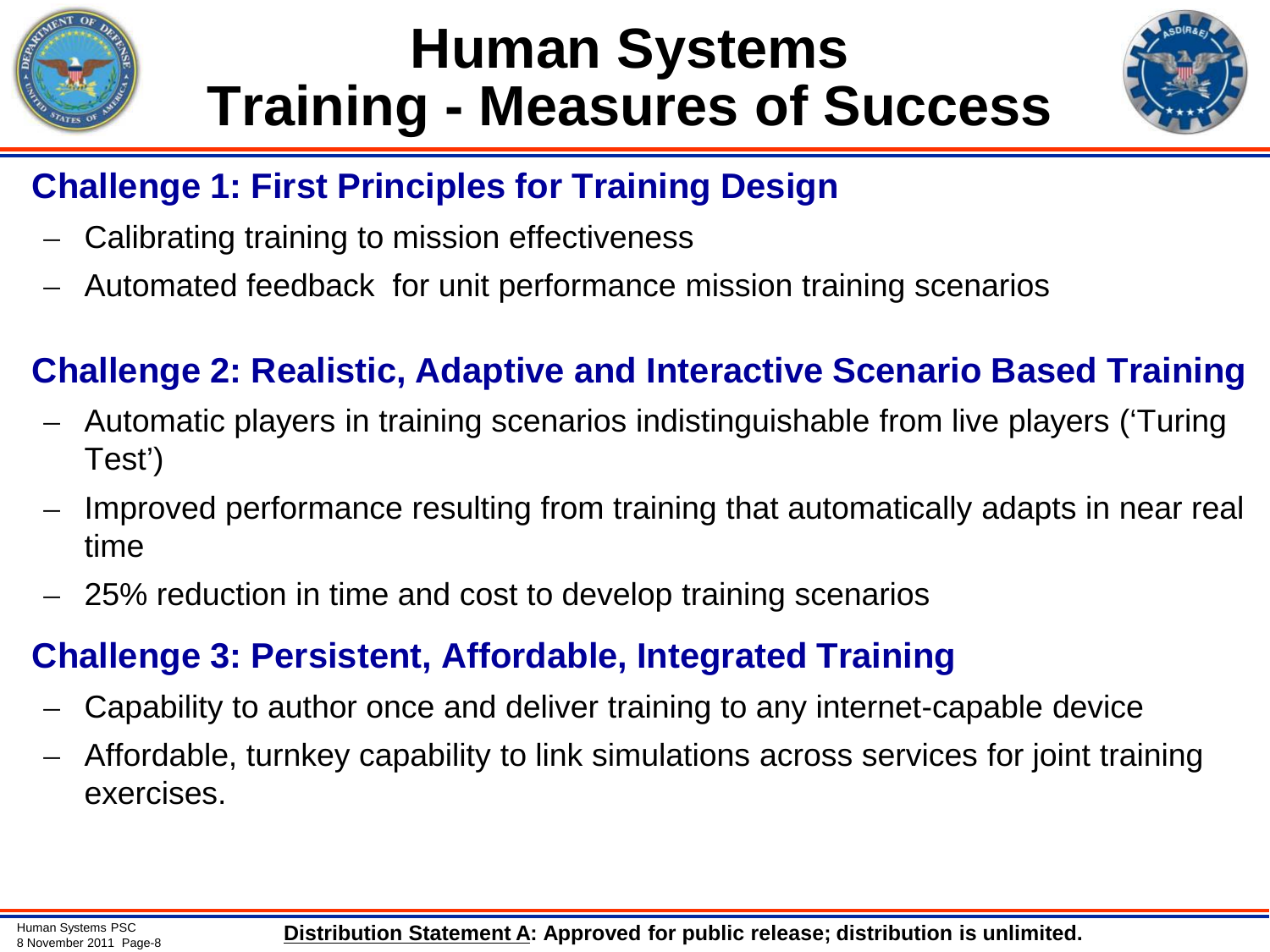

### **Human Systems Interface for Effectiveness**



#### **Problem: Current system operation is rigidly data-centric vice flexibly information-centric**

- Modern technologies exacerbate critical manning and talent pool deficiencies by ignoring role of Mission, Task & Context – Moving & presenting data vice information
- Current adaptive planning tools do not allow rapid "course of action" analysis and generation
- Information displays typically non-interactive, adapting little to changing needs
- Data quantity will continue to increase nonlinearly



**Virtual lab Actual lab Actual lab Actual lab Actual lab** 



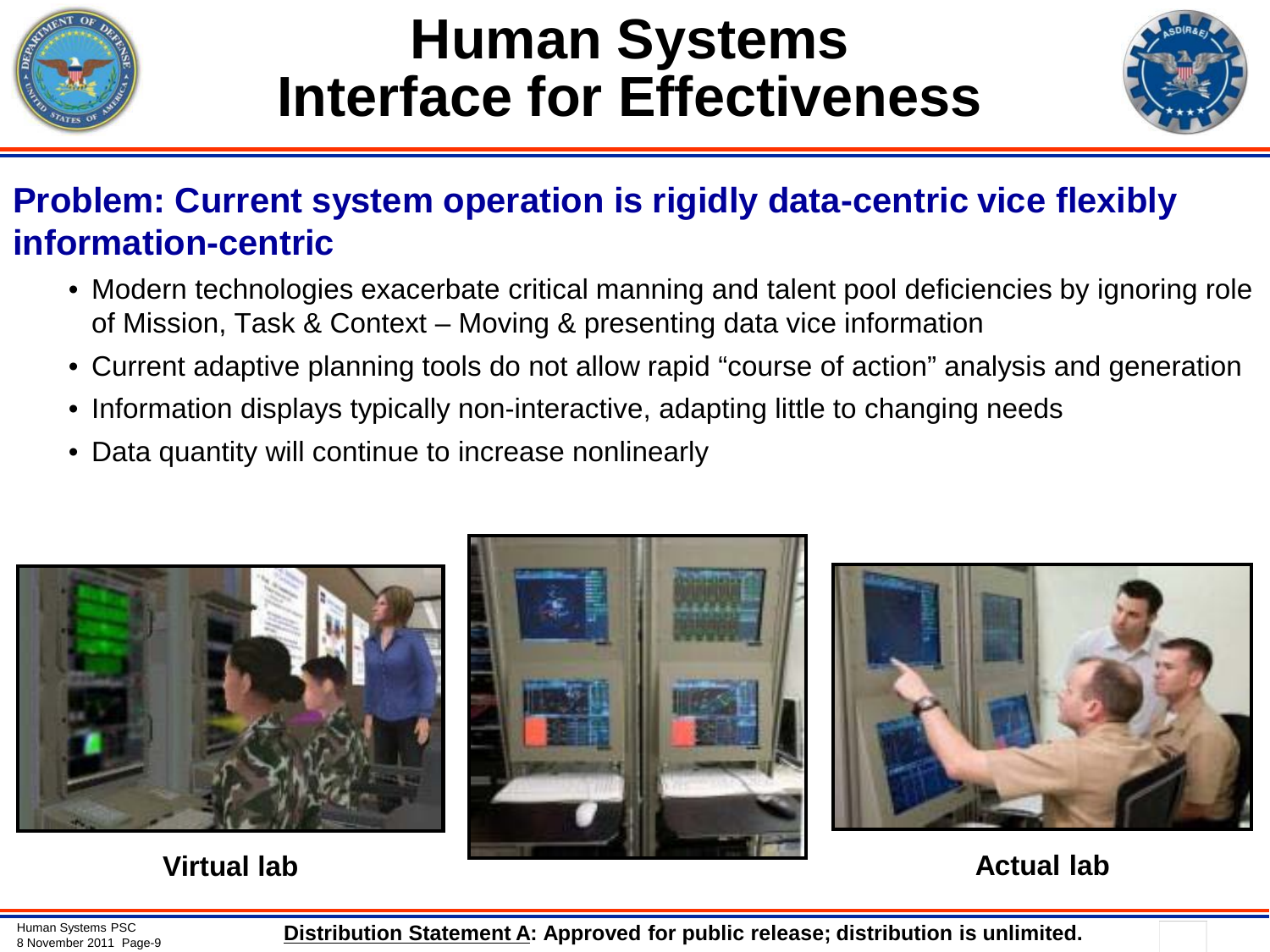

### **Interfaces Technology End States**





Human Systems PSC

Human Systems PSC **Distribution Statement A: Approved for public release; distribution is unlimited.**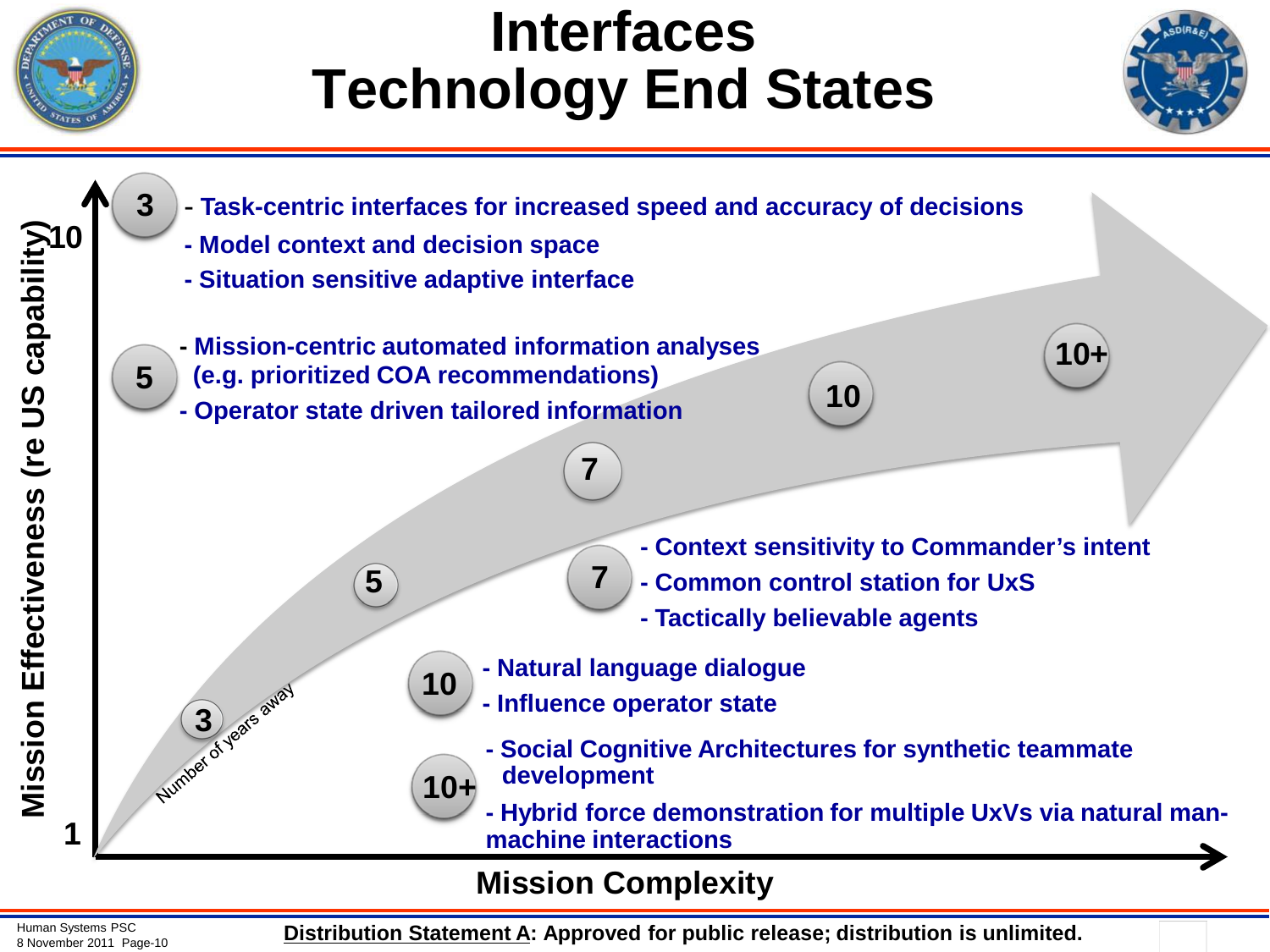

### **Human Systems Interface Challenges**



#### **Challenge 1: Human-Machine Teaming**

- Robots that can participate in realistic dialogue with the operator
- Domain-agnostic performance metrics for human-machine interactions

#### **Challenge 2: Intelligent, Adaptive Aiding**

- Adaptive determination of relevant data for human-machine interaction
- Platform-independent frameworks to capture cognitive concepts of rich user models: beliefs, desires, intentions, obligations, and goals

#### **Challenge 3: Intuitive Interaction**

- High fidelity operator state modeling with information from rich user models
- Coordinated command and control of hybrid forces

Human Systems PSC

Human Systems PSC **November 2011 Page-11 Distribution Statement A: Approved for public release; distribution is unlimited.**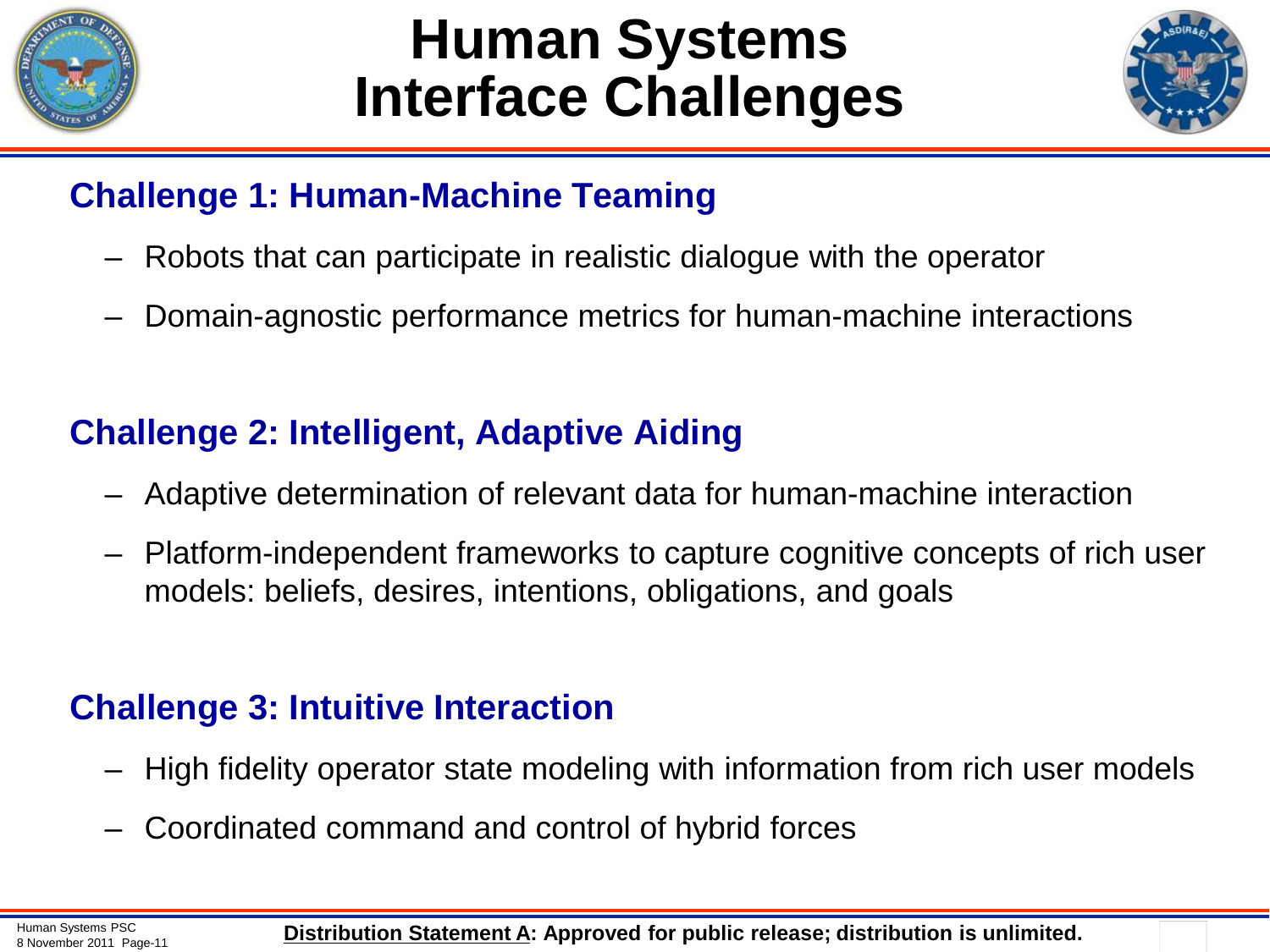

## **Human Systems Interface - Measures of Success**



### **Challenge 1: Human-Machine Teaming**

- Number of agents controlled by single operator  $(x \rightarrow 10x)$
- ̶Percent of warfighters serviced
- Percent of operator requests anticipated to criterion (0%  $\rightarrow$  90%)
- ̶ Latency for machine-generated alternative courses of action (2*τ*  ½*τ*)

### **Challenge 2: Intelligent, Adaptive Aiding**

- $-$  Speed and accuracy of decisions x scope (search time  $= 0$ )
- ̶Transaction efficiency = ratio of relevant/irrelevant data
- ̶ Increased situation salience

### **Challenge 3: Intuitive Interaction**

- ̶Accuracy of operator state assessment for information optimization
- ̶Effectiveness of natural dialogue (transaction efficiency)
- ̶Ease of interaction, time to achieve full competency

Human Systems PSC

Human Systems PSC<br>8 November 2011 Page-12 **Distribution Statement A: Approved for public release; distribution is unlimited.**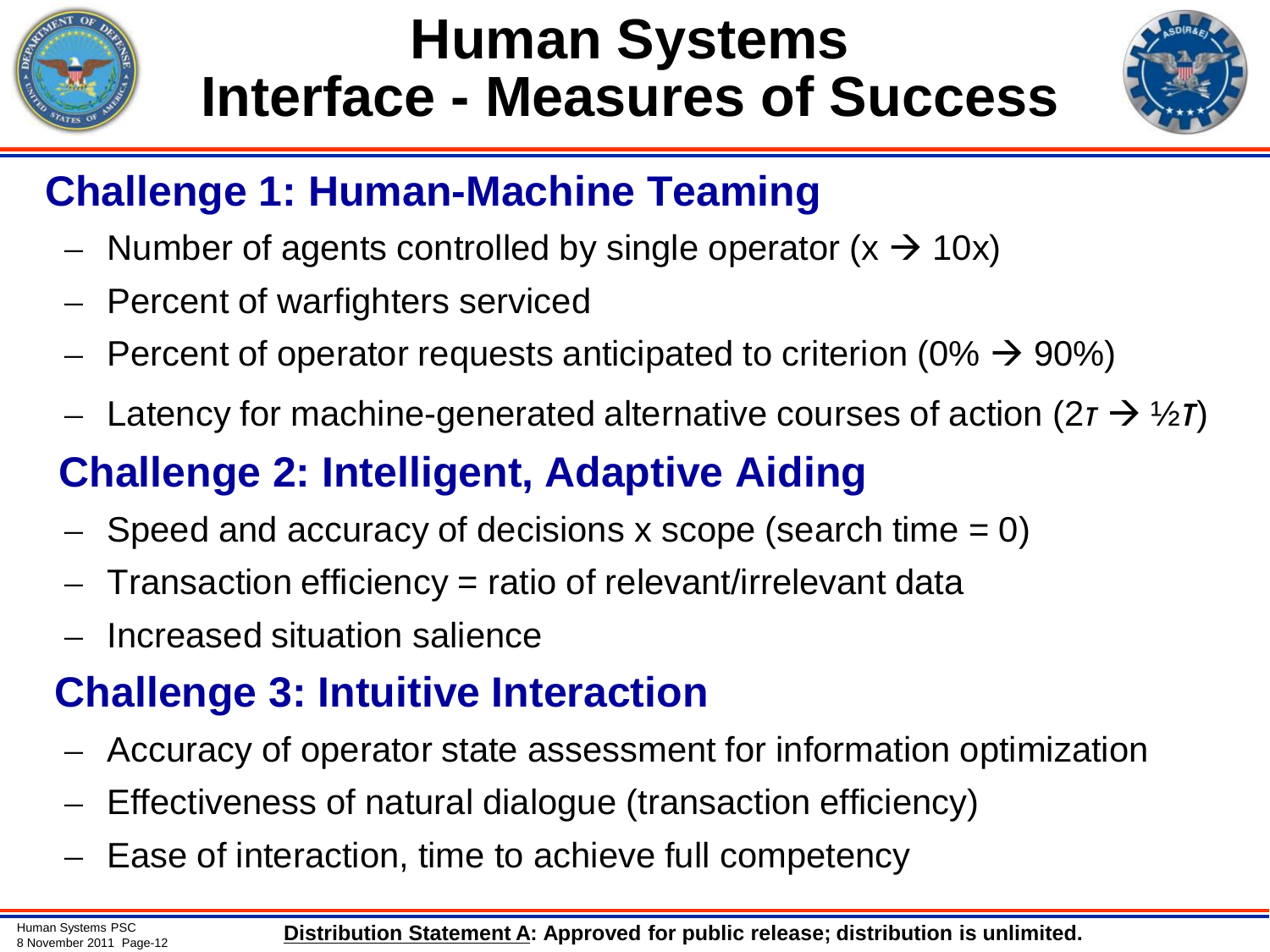

### **Human Systems Broad Agency Announcements**



#### **USAF**

- BAA 09-05-RH Science and Technology For Warfighter Training and Aiding
	- POC: Dr. Winston Bennett
- BAA 09-04-RH Warfighter Interface Technologies Advanced Research Programs (WITARP)
	- POC: Mr. Randy Yates
- BAA 09-02-RH Advances in Bioscience for Airmen Performance
	- POC: Mr. Mark Fagan
- BAA 09-03-RH Research & Analytical Support for the 711th HPW Human Effectiveness **Directorate** 
	- POC: Ms. Linda Lange
- BAA-AFOSR-2011-01 Research Interests of the Air Force Office of Scientific Research
	- POC: Dr. Hugh DeLong
- **Navy**
	- ONR BAA 11-031 Office of Naval Research (ONR)
		- POC: Dr. William Krebs
	- ONR BAA 12-001 Office of Naval Research (ONR) Long Range BAA
		- POC: Dr. William Krebs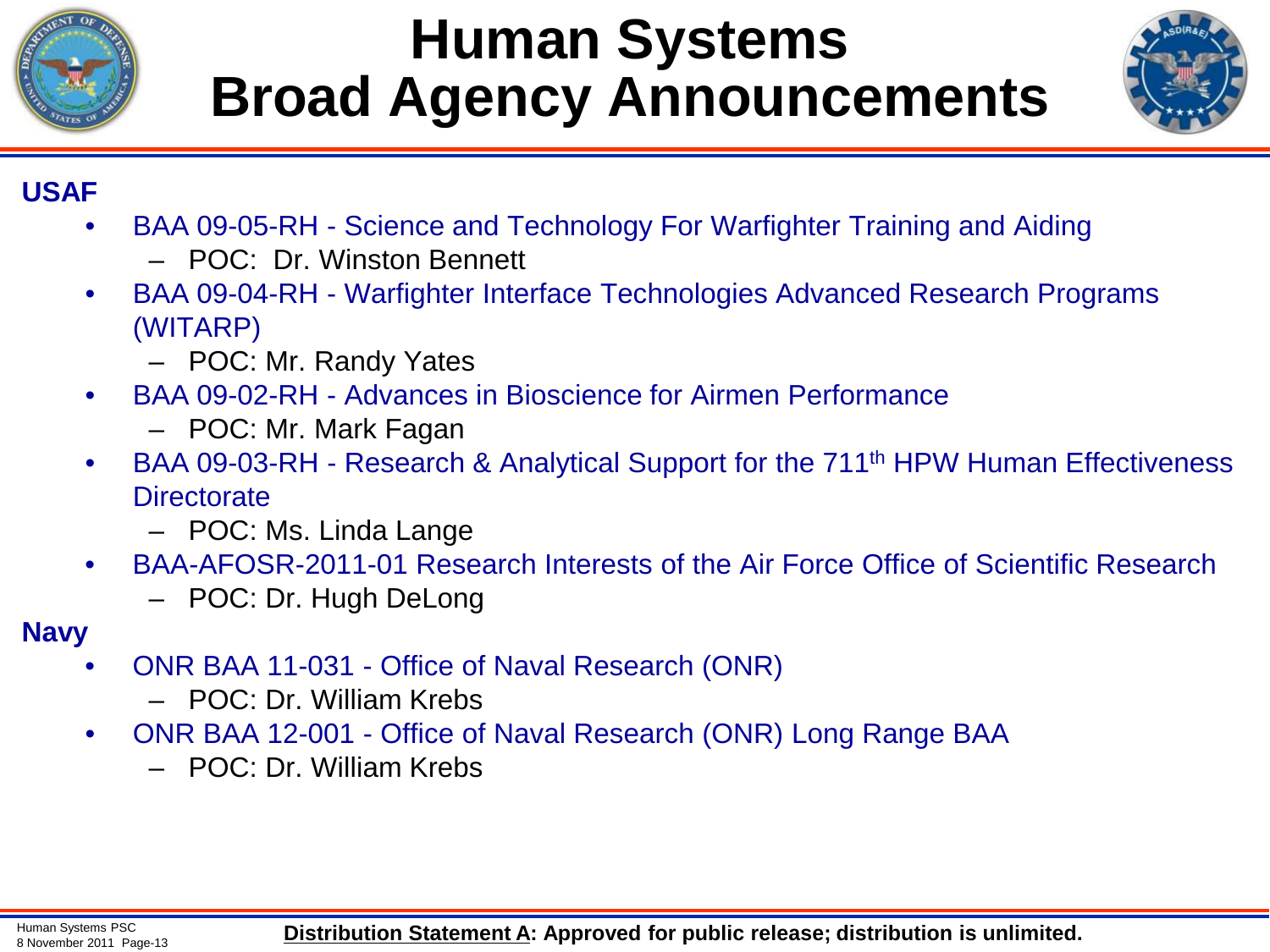

## **Human Systems Broad Agency Announcements**



#### **Army**

- 11 13 Natick BAA Broad Agency Announcement (BAA) For Basic and Applied Research
	- POC: Multiple
- W5J9CQ-11-R-0017 U.S. Army Research Institute (ARI) for the Behavioral and Social **Sciences** 
	- POC: Jim Belanich
- W5J9CQ-12-R-0002 United States Army Research Institute for the Behavioral & Social **Sciences** 
	- POC: Dr. Jay Goodwin
- W911NF-07-R-0003-04 Army Research Office Broad Agency Announcement for Basic and Applied Scientific Research
	- POC: Dr. Robert Ulman
- W91CRB-08-R-0073 Research, Development and Engineering Command Simulation and Training Technology Center
	- POC: Dr. Frank Tucker
- W911NF-07-R-0001-05 Army Research Laboratory and the Army Research Office Broad Agency Announcement for Basic and Applied Research
	- POC: Dr. Tomasz Letowski